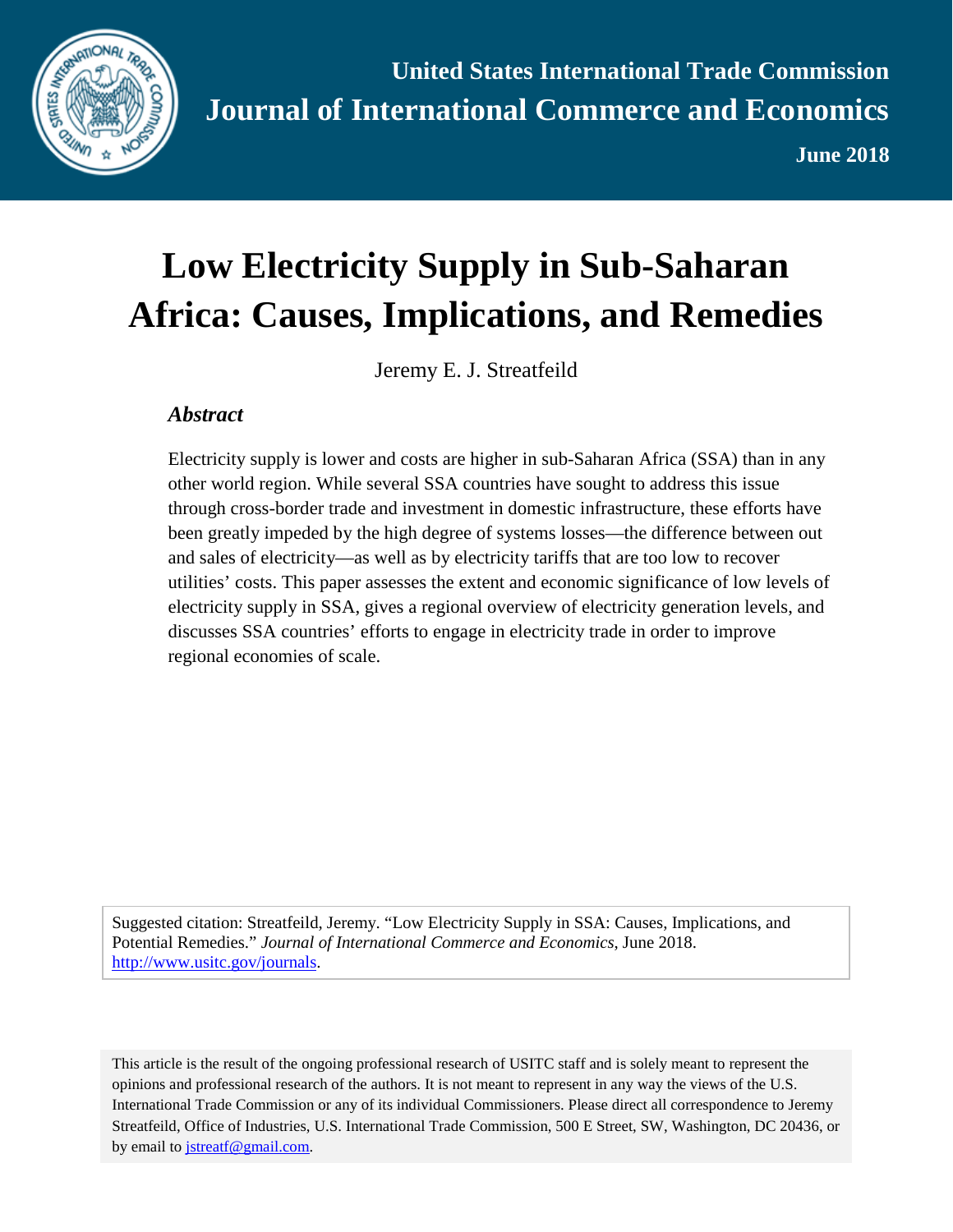#### **Introduction**

Sub-Saharan Africa (SSA) has a lower supply of electricity than any other region in the world, as shown by satellite images depicting the region's relative lack of nighttime lights (image 1). Several studies have quantified this lack of electricity. For example, almost one billion people currently live without electricity, worldwide, of which approximately 600 million reside in SSA.<sup>[1](#page-1-0)</sup> Surveys of households in 22 SSA countries show that just one-third of the population uses electricity. Income levels and geographic location seem to be key determinants of electricity use, as electricity consumers tend to be urban and comparatively better off.<sup>[2](#page-1-1)</sup>



Image 1. Satellite imagery of Earth at night

Source. Compiled by the Suomi National Polar-Orbiting Partnership satellite with data from the NASA Earth Observatory [\(https://commons.wikimedia.org/wiki/File:The\\_earth\\_at\\_night.jpg\)](https://commons.wikimedia.org/wiki/File:The_earth_at_night.jpg).

The World Bank states that low levels of electricity supply have harmed the region's economy.<sup>[3](#page-1-2)</sup> Three-quarters of SSA firms experience power outages, reportedly losing an average of 8.3 percent of their annual sales as a result. Due to the unreliability of electricity supply across the region, half of SSA firms own a backup generator.<sup>[4](#page-1-3)</sup> Generators typically supply one-quarter of these firms' total electricity, despite an operating cost that can be up to 10 times higher than that of on-grid electricity supplied by a utility.<sup>[5](#page-1-4)</sup> The World Bank estimates it may take up to \$60 billion in annual investments to address this rising electricity demand and aging infrastructure.

<span id="page-1-0"></span> $1$  By comparison, SSA accounts for about 16 percent of the global population but more than 60 percent of the world's population without electricity. Author's calculations from WDI (EG.ELC.ACCS.ZS and SP.POP.TOTL).

<span id="page-1-1"></span><sup>2</sup> Kojima et al., "Who Uses Electricity in Sub-Saharan Africa?" August 2016.

<span id="page-1-2"></span><sup>3</sup> PPIAF, *Linking Up: Public-Private Partnerships*, 2017.

<span id="page-1-3"></span><sup>4</sup> World Bank, "Infrastructure"(accessed May 14, 2018)

<span id="page-1-4"></span><sup>5</sup> *Economist*, "Electricity in Africa," September 2014.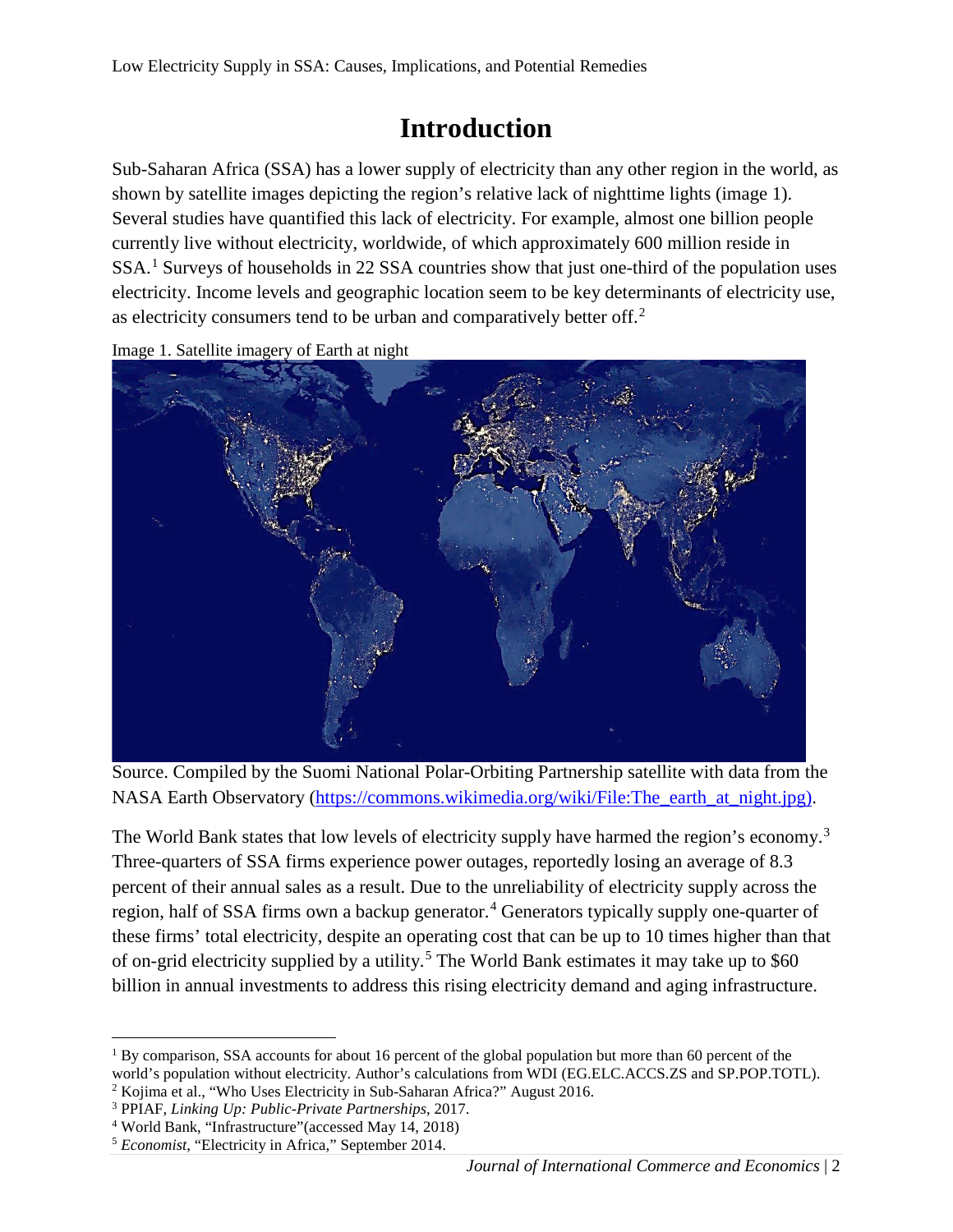This paper outlines the steps SSA governments have taken to increase domestic electricity supply, either through new public and private investments in generation or, to a lesser extent, through cross-border imports of electricity. The paper then addresses the institutional factors dampen private investment incentives. Electricity prices (or tariffs)—while high by global standards—are below production costs in all but two SSA countries. As a result, utilities remain unreliable guarantors of private investment, thereby perpetuating the electricity shortage. Although many countries encounter political opposition to higher tariffs,  $6$  analysts argue that regulators need to raise tariffs so that utilities can collect enough revenue to cover their costs. This would help to attract new investment while offsetting financial losses in the system due to theft or waste.

#### **Supply of Electricity in SSA**

SSA's total installed electric power capacity is 100 gigawatts,<sup>[7](#page-2-1)</sup> or 9[8](#page-2-2) MW per million people,<sup>8</sup> far lower than in any other world region (see figure 1).<sup>[9](#page-2-3)</sup> By comparison, India has approximately 300 MW of installed capacity per million people, Latin America and the Caribbean have an average of 604 MW per million people, and the Middle East and North Africa have an average of 803 MW per million people.<sup>[10](#page-2-4)</sup>

<span id="page-2-0"></span> $6$  Some countries try to lessen the energy cost burden for their manufacturing sectors by lowering tariffs, but this is likely to result in or increase utilities' financial losses. but this places extra financial stress on their utilities, which in most cases are already losing money. For an example of electricity tariff protests in Nigeria see Nwokoro, "Three groups protest electricity tariff hike," December 2017; in South Africa, see Rustomjee "South Africa's municipal electricity tariffs are hurting the economy," May 2018; in Ghana see Kaledzi, "Ghanaians protest rising fuel and electricity tariffs," January 2016; and in Sudan see Dabanga, "Electricity tariff hike 'a deathblow to Sudanese industry,'" January 2014.

<span id="page-2-1"></span><sup>&</sup>lt;sup>7</sup> One gigawatt (GW) is equal to 1,000 megawatts (MW).

<span id="page-2-2"></span><sup>&</sup>lt;sup>8</sup> A few countries, including Seychelles, South Africa, and Mauritius, have capacity levels above that of the Latin America and Caribbean region average (604 MW per million people), but these are exceptions.

<span id="page-2-3"></span><sup>9</sup> Installed capacity is the full-load sustained output of a generation plant. The above estimate may actually overstate SSA's installed capacity, as a Deloitte report calculates that poor maintenance and infrastructure quality has kept one-quarter of SSA's full-load capacity offline—lowering the level to about 75 MW per million people. Scott et al., *Sub-Saharan Africa Power Outlook*, 2016, 4.

<span id="page-2-4"></span><sup>10</sup> PPIAF, *Linking Up: Public-Private Partnerships*, 2017.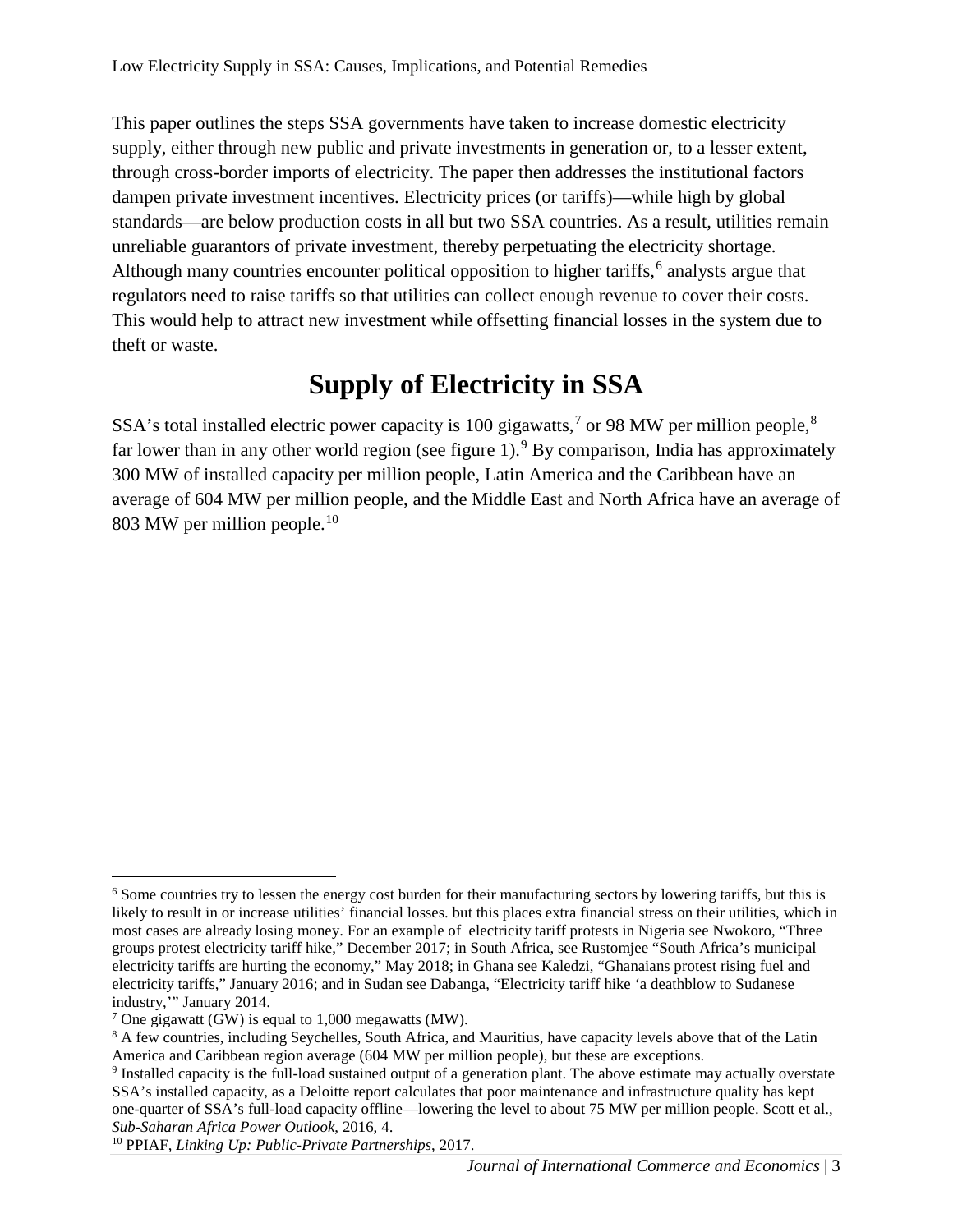

Figure 1. Installed capacity by population size (MW per million people).

Source: Trimble et al., "Financial Viability of Electricity Sectors," 2015, 85–86. LAC refers to Latin America and Caribbean and MENA refers to the Middle East and North America.

`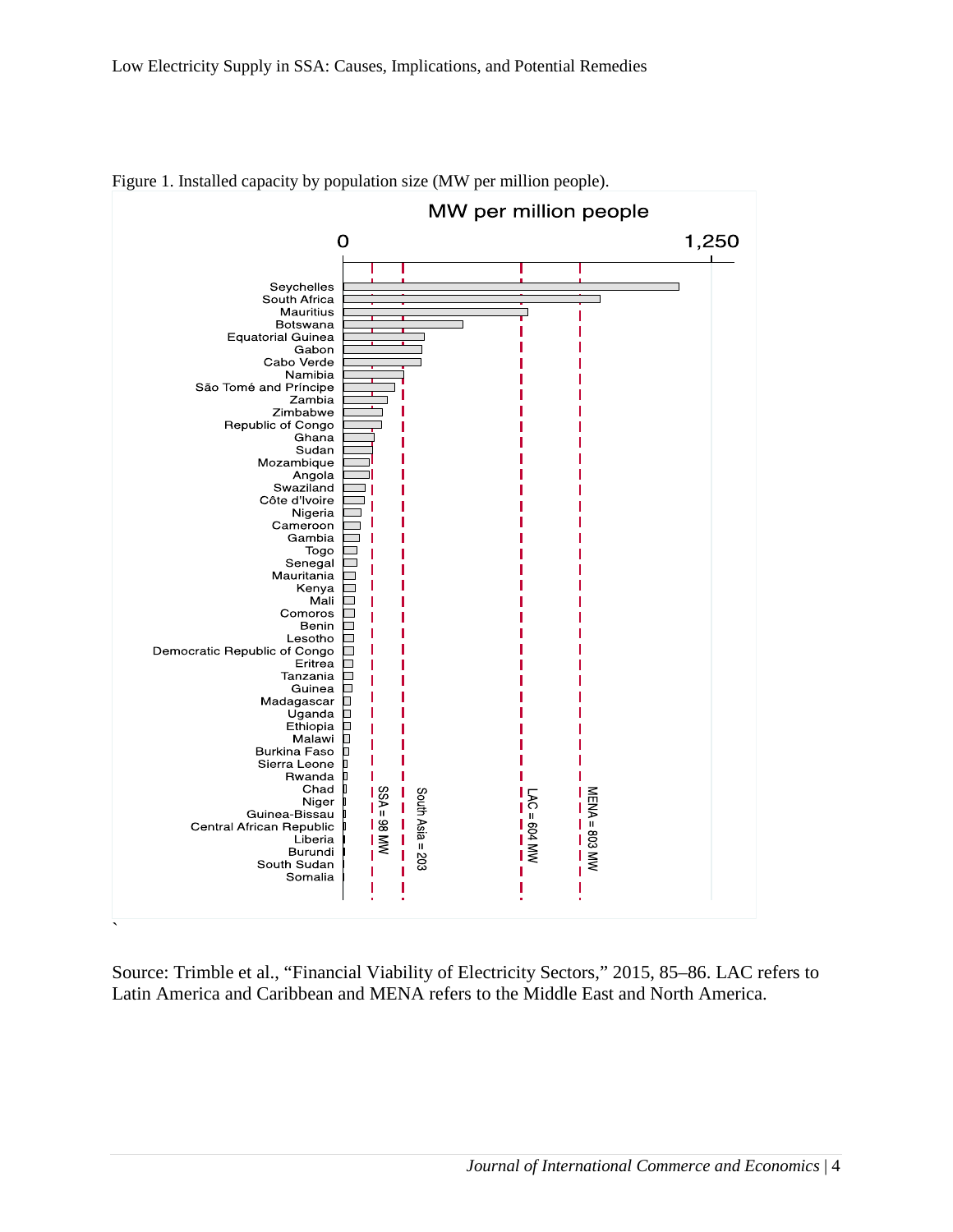The fuel mix used to generate electricity in SSA is relatively inexpensive. Worldwide, coal, hydropower, and natural gas power plants offer some of the cheapest electricity production,  $11$ and such plants largely comprise SSA's installed capacity: coal accounts for 49 percent of production, large hydropower for 20 percent, and natural gas for 16 percent.<sup>[12](#page-4-1)</sup> However, due to a lack of infrastructure maintenance, poor management, and systems planning, among other factors, generation costs in SSA are higher than in any other world region.

Not only is utility-supplied electricity more expensive in SSA, but it is in short supply. In response to this shortage, the Kenya Tea Development Agency, for example, built its own 23 MW hydropower plant to reduce its reliance on the utility's undependable electricity supply.<sup>[13](#page-4-2)</sup> However, firms in the region more typically rely on generators to fill the gap.<sup>[14](#page-4-3)</sup> Rates of generator use are particularly high for firms in South Sudan, Liberia, Chad, the Republic of the Congo, and Nigeria; firms in these countries use backup generators to supply at least 40 percent of their electricity needs, even though doing so, as noted earlier, can increase their electricity expenditures per kilowatt-hour (kWh) up to 10-fold.<sup>[15](#page-4-4)</sup> By contrast, backup generator use is comparatively low in several SSA countries with low GDP per capita, suggesting that high generator prices may limit demand in those markets.[16](#page-4-5)

#### **Impediments to infrastructure investment**

In most SSA countries, regulators set electricity tariffs artificially low, and as a result, utilities cannot price electricity to cover production costs.[17](#page-4-6) Because of these low tariffs, utilities often do not have the money to invest in the construction of new power infrastructure, including generation facilities that use lower-cost energy sources. Further, utilities that are unable to cover costs lack funds to attract or repay investors. In a PwC survey of utility managers in SSA, twothirds of respondents cited the lack of a cost-recovery tariff as a major hindrance to attracting investment in new generation and transmission projects, and 83 percent of respondents indicated

<span id="page-4-0"></span> $11$  Oil and diesel (with 8 percent of production), renewables excluding large hydropower (5 percent), and nuclear (2 percent) account for the balance of the region's generation mix. Roche, *True Cost of Electricity*, 2017 5; Stacy and Taylor, *The Levelized Cost of Electricity*, 2015, 44.

<span id="page-4-1"></span> $12$  As a result of droughts, some utilities in SSA have turned to more costly emergency power sources for significant shares of their electricity. For example, in Tanzania, a 2010 drought forced the national utility to invest in expensive diesel generators to provide 100 MW during a period marked by particularly high diesel prices. Reliance on these generators ultimately accounted for one-half of the utility's total costs. Wolfram and Gertler, "Is the Regulator Compact Broken in Sub-Saharan Africa?" 2016.

<span id="page-4-2"></span><sup>&</sup>lt;sup>13</sup> Nyambura-Mwaura, "Kenya's Biggest Tea Producer to Generate Own Power," 2009.

<span id="page-4-3"></span> $14$  In the early 2000s, Sierra Leone used diesel generators to supply 100 percent of its electricity needs at a cost of 1 percent of its GDP, while Rwanda used generators to supply 48 percent of its electricity needs at a cost of 2 percent of GDP and Uganda used them to supply 42 percent of its needs at a cost of 3 percent of GDP. Eberhard et al., *Africa's Power Infrastructure*, 2011, 11.

<span id="page-4-4"></span><sup>15</sup> CDC, *What Are the Links between Power, Economic Growth, and Job Creation?* 2016,16. Private generators produce electricity at an estimated cost of \$0.35 per kWh, which is as much as 10 times the cost of grid electricity. *Economist*, "Electricity in Africa," 2014.

<span id="page-4-5"></span><sup>&</sup>lt;sup>16</sup> World Bank, "Infrastructure" (accessed May 14, 2018); and World Development Indicators, 2017.

<span id="page-4-6"></span> $17$  Regulators may set low tariffs because electricity reforms may encounter a consumer backlash; politicians approve such reforms only if they improve electoral support. Besant-Jones, "Reforming Power Markets in Developing Countries," 2006, 6, 16. Perhaps as a result of these political concerns, just two countries—Seychelles and Uganda—have rates that are high enough to cover utilities' costs.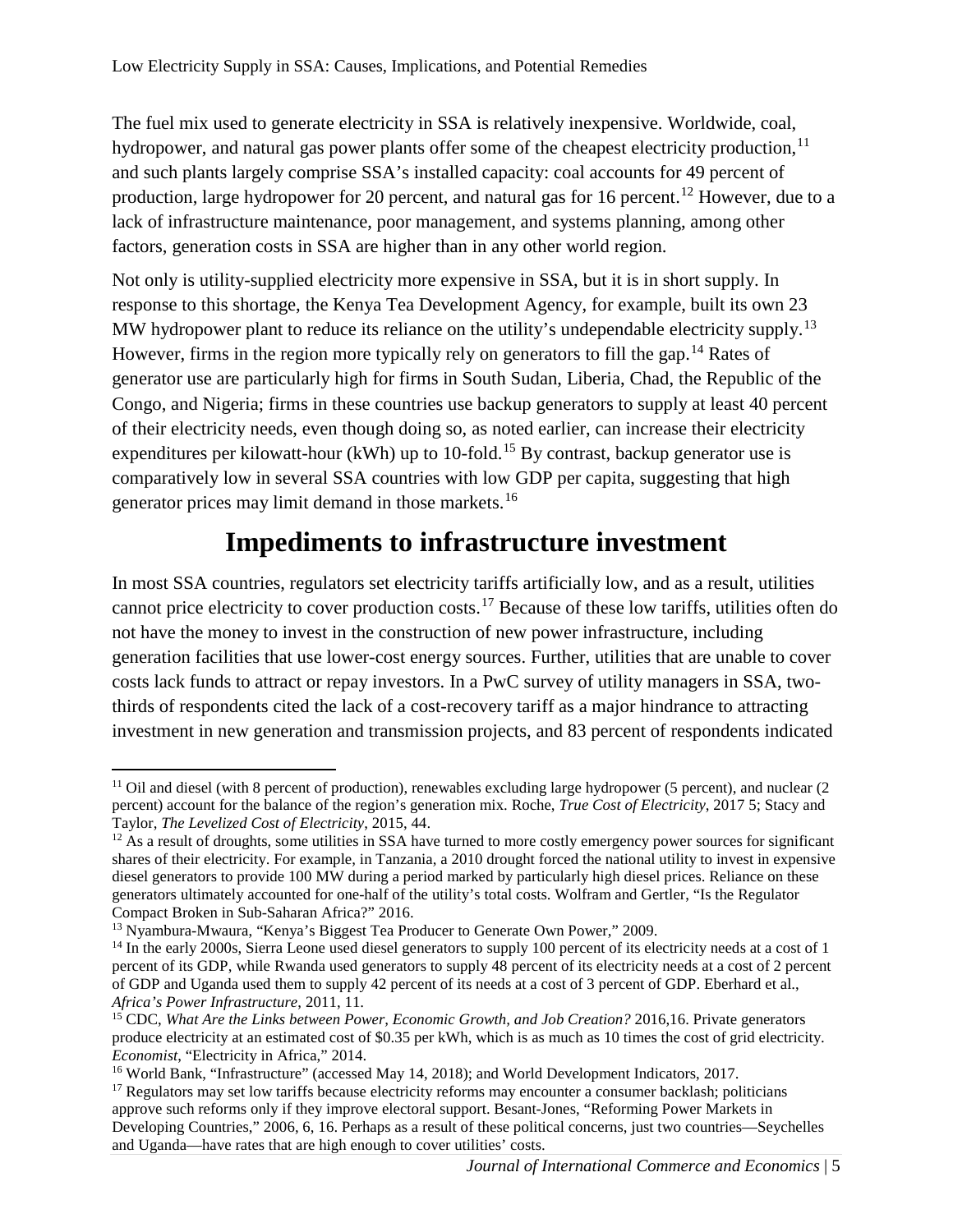that instituting cost-reflective tariffs would have a high positive impact on electricity supply and reliability.[18](#page-5-0)

Systems losses—the difference between output and sales of electricity—are another notable impediment to efforts to meet electricity demand in SSA. Some system losses arise from institutional constraints (or non-technical losses), whereby consumers steal electricity or utilities fail to bill consumers for consumption; others, from technical losses that can arise from electricity dissipating physically along the network.<sup>[19](#page-5-1)</sup> Only four SSA utilities manage to contain their losses to a "good standard," which the World Bank defines as 10 percent or less (figure 2, appendix A). By contrast, eight SSA countries have losses of 30 percent or more—this means that for every 100 kWh the utility generates, it collects no revenue on 30 kWh. High systems losses in the region impair utilities' ability to repay infrastructure loans or fund maintenance needs, thereby making it more difficult to meet demand.<sup>[20](#page-5-2)</sup> It may be no coincidence that the four SSA countries with the highest level of installed capacity per million people also rank among the five SSA countries with the lowest amounts of systems losses.

<span id="page-5-0"></span> <sup>18</sup> PwC, *A New Africa Energy World*, 2015.

<span id="page-5-1"></span><sup>&</sup>lt;sup>19</sup> Trimble et al., "Financial Viability of Electricity Sectors," 2015, 3–4.

<span id="page-5-2"></span><sup>&</sup>lt;sup>20</sup> Kojima, Bacon, and Trimble, "Political Economy of Power Sector Subsidies," 2014; Streatfeild, "Does This Road Go On Forever?" 2017.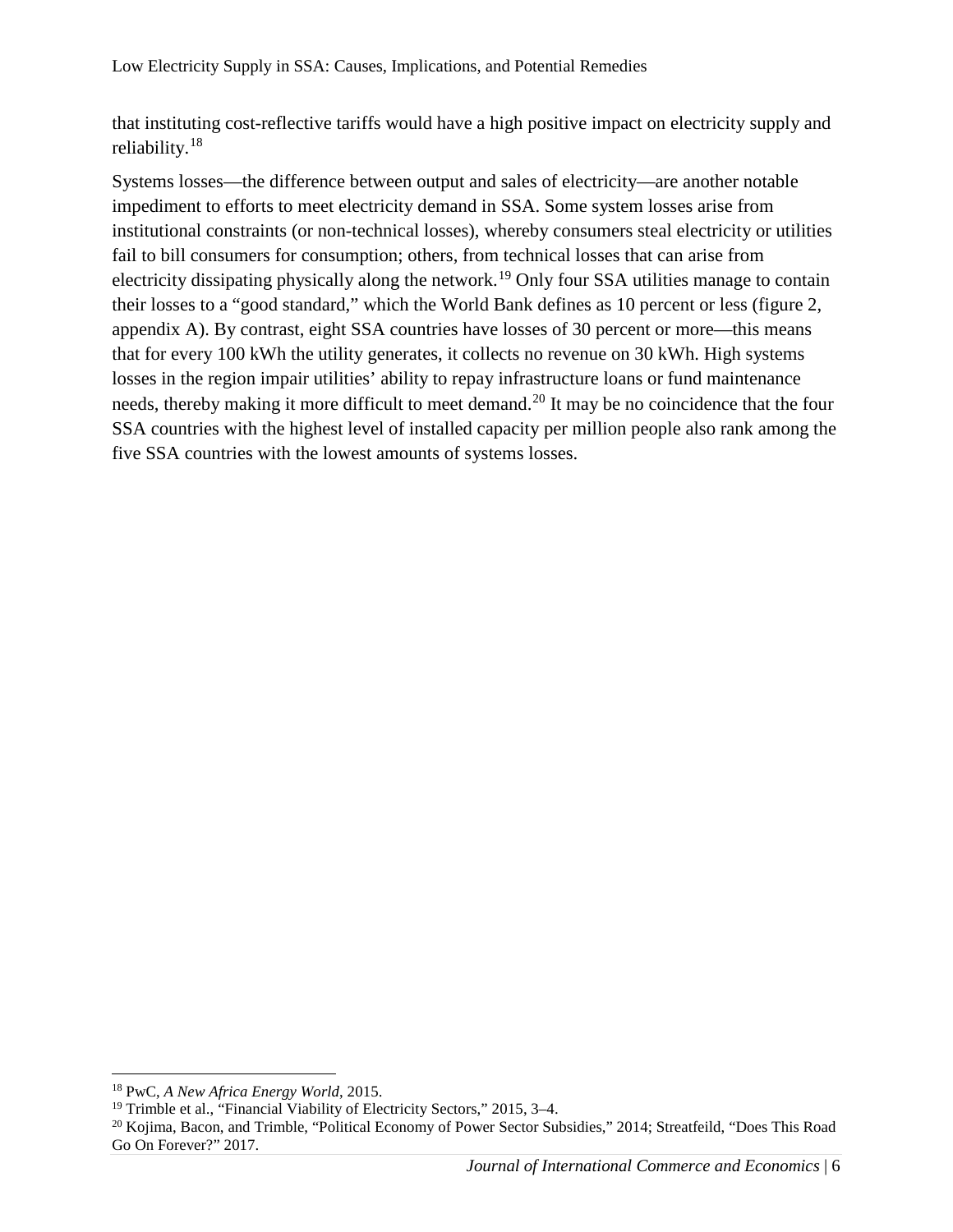

**Figure 2. Transmission (tx) and distribution (dx) losses and international benchmarks (as % of** 

Low Electricity Supply in SSA: Causes, Implications, and Potential Remedies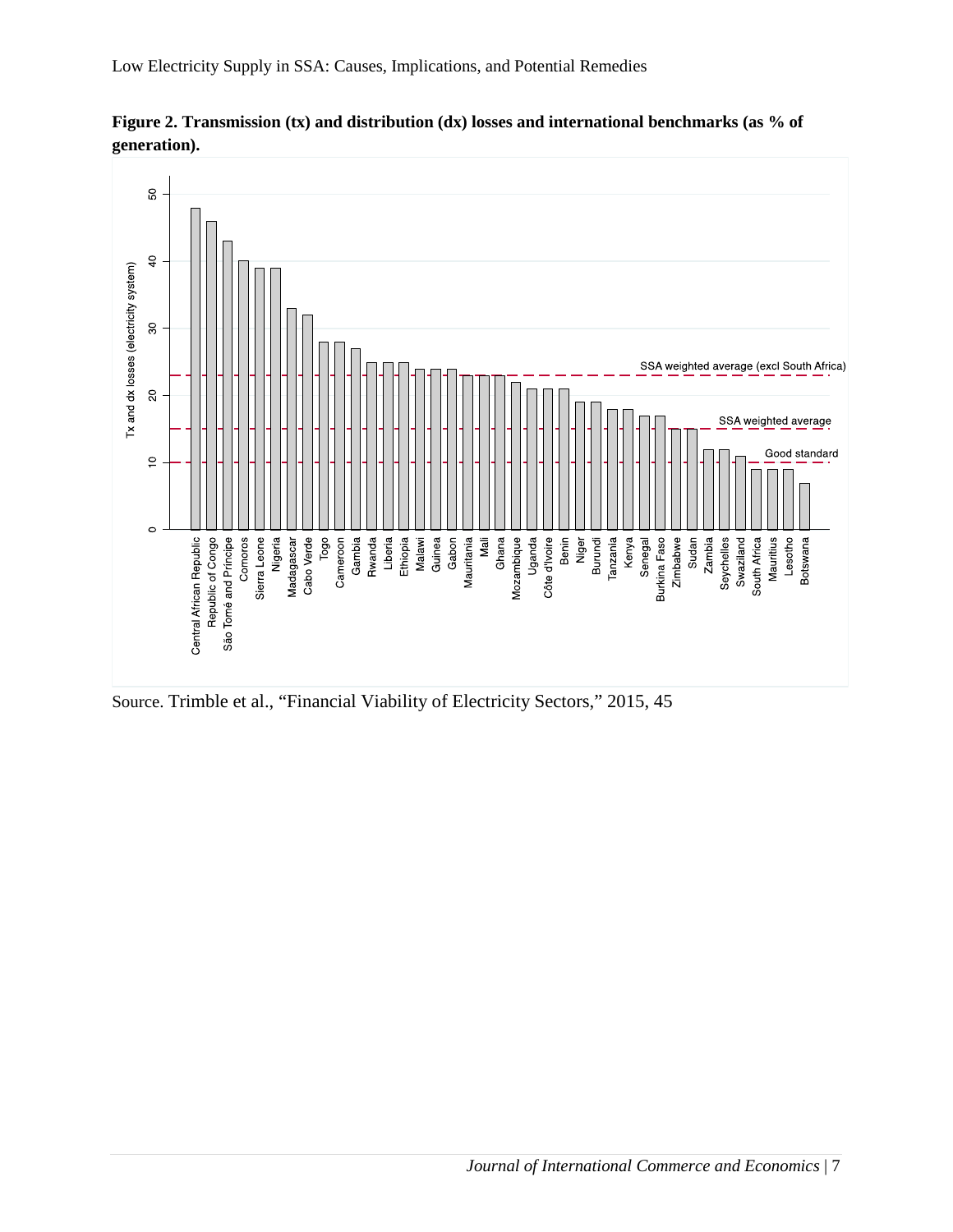#### Box 1. Condition of Transmission Infrastructure in Sub-Saharan Africa (SSA)

The quality and extent of transmission networks are important components of any power system's ability to deliver electricity efficiently to its customers, and such infrastructure is largely deficient in SSA. Voltage levels are mostly inadequate: only 9 of 38 SSA countries in a World Bank study had transmission lines with voltages above 100 kilovolts  $(kV)$ .<sup>[21](#page-7-0)</sup> Coverage is also sparse—figure 3 shows that Africa has 247 km of transmission lines per million people, while Peru has 339 km, Brazil has 610 km, and the United States has 807 km. Further, utilities across SSA face difficulties in financing the expansion of their transmission networks outside of urban centers.[22](#page-7-1) In fact, there has been no private investment in SSAs transmission networks, and foreign donors remain leading sources of investment in transmission (totaling \$1.2 billion in  $2015$ ).<sup>[23](#page-7-2)</sup>



Figure 3. Kilometers of transmission lines (per million people)

PPIAF, *Linking Up: Public-Private Partnerships*, 2017, xvii.

<span id="page-7-0"></span><sup>&</sup>lt;sup>21</sup> Higher-voltage lines reduce resistance and losses when transmitting electricity from generation to consumer. Warkentin, *Electric Power Industry*, 1998, 18.

<span id="page-7-1"></span><sup>&</sup>lt;sup>22</sup> Hosier et al., *Rural Electrification Concessions in Africa*, 2017.

<span id="page-7-2"></span><sup>23</sup> PPIAF, *Linking Up: Public-Private Partnerships*, 2017.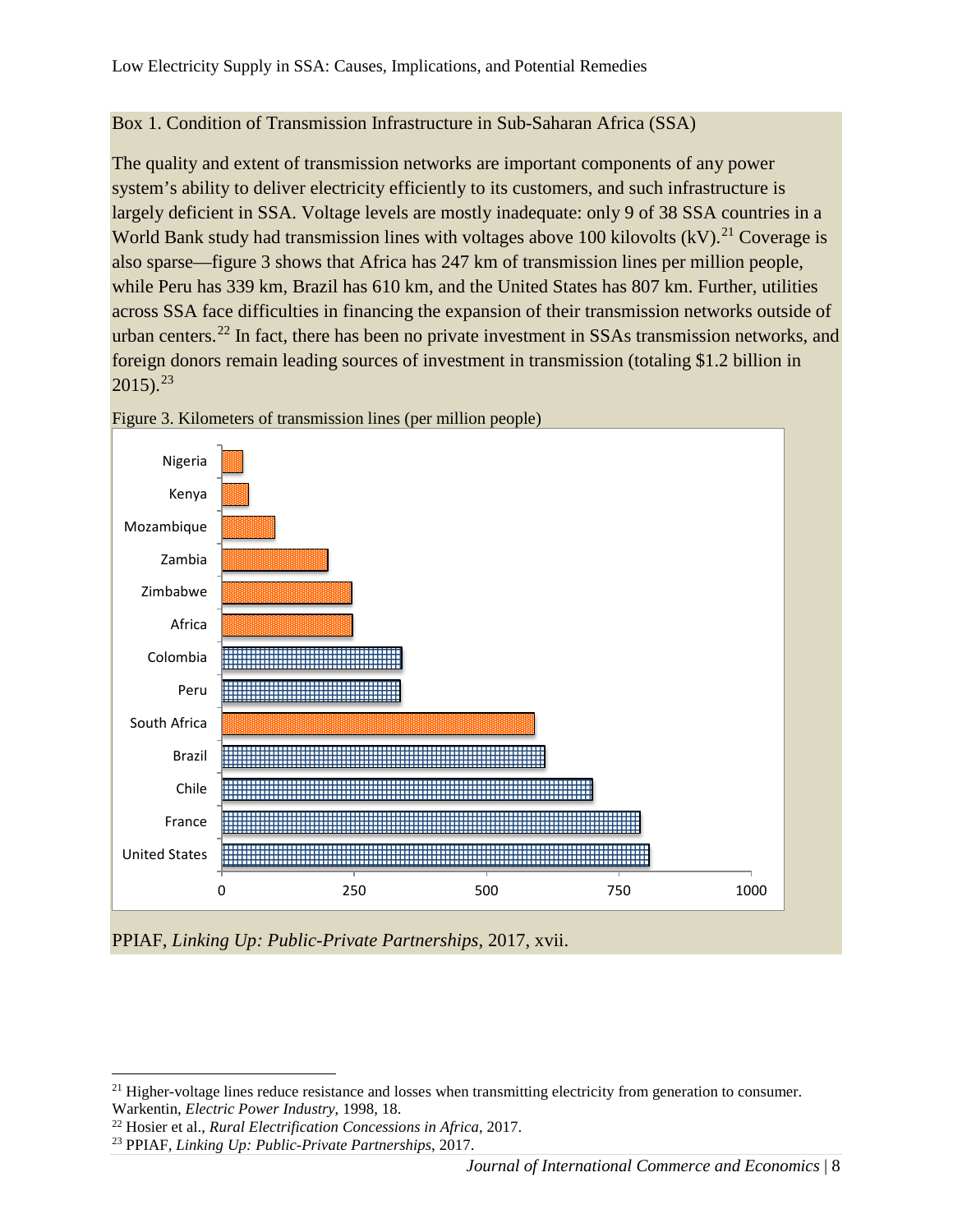### **The implications of low electricity supply**

The unavailability of reliable electricity supply in SSA reportedly undermines the region's economic performance. Electricity reliability (as defined by countries' "Quality of Electricity Supply" score) is closely and positively correlated with GDP per capita, and electricity reliability in many SSA countries is relatively low.[24](#page-8-0)

Managers of manufacturing firms in SSA are more likely than managers in other world regions to highlight electricity shortages as their biggest production constraint. Dinh et al. estimate that power outages are associated with an average loss of 5 percent of firm sales across  $SSA$ <sup>[25](#page-8-1)</sup>. The extent of lost sales varies across the region: lost sales rates are particularly high in the Central African Republic, Ghana, and Nigeria, while Eritrea, Liberia, and Rwanda have some of the lowest loss rates among countries at their income level. Similarly, the World Bank Enterprise Survey reports that exporting firms in SSA countries that experience electrical outages lose 7.5 percent of their annual sales due to these outages.[26](#page-8-2)

Country- and firm-specific examples also illustrate the impact of unreliable electricity supply in the region. For example, Malawi's electricity supply is subject to outages and rising tariffs as hydroelectric plants see their output diminish in the dry season, negatively impacting the country's manufacturing sector.<sup>[27](#page-8-3)</sup> British American Tobacco left Malawi in 2000, due in part to electricity supply factors, and the country's frequent power outages forced uranium mines to use their own diesel generators at a significantly higher cost.[28](#page-8-4) In another example, a consortium of investors withdrew from Namibia in 2017, citing concerns with the security of electricity supplies in the country.<sup>[29](#page-8-5)</sup>

### **Electricity trade**

In an effort to address electricity shortages by increasing supply, many SSA countries have engaged in cross-border trade through power pools, as well as through public and private investment. This section focuses on the former, while a subsequent paper will address the latter. Power pools are trading arrangements involving two or more interconnected electricity systems that seek to integrate and maximize their performance in generating and transmitting power.<sup>[30](#page-8-6)</sup>

<span id="page-8-0"></span><sup>&</sup>lt;sup>24</sup> Individual countries' "Quality of Electricity Supply" scores reflect responses to the question, "In your country, how reliable is the electricity supply (lack of interruptions and lack of voltage fluctuations)? [1 = extremely unreliable; 7 = extremely reliable]." World Economic Forum, "Competitiveness Rankings," (accessed May 14, 2018).

<span id="page-8-1"></span><sup>&</sup>lt;sup>25</sup> Dinh et al., "The Binding Constraints on the Growth of Firms," 2012, 13–16.

<span id="page-8-2"></span><sup>&</sup>lt;sup>26</sup> World Bank Group, "Enterprise Surveys: Data; Benin (2016); Infrastructure" [accessed May 14, 2018]. <sup>27</sup> Vidal, "The Day the Lights Went Out," December 13, 2017.

<span id="page-8-4"></span><span id="page-8-3"></span><sup>28</sup> MCA—Malawi, "Draft—Final Analysis of Constraints," 2010, 35.

<span id="page-8-5"></span> $^{29}$  Carter, "Investors Baulk at Putting Up Local Factories," October 2017. Not all investors are dissuaded by a low supply of electricity. In 2015, Uganda's Kiira Motors Corporation, a firm is owned by the Ugandan government and Makerere University, unveiled an ambitious plan to produce 7,000 hybrid cars even as domestic concerns were raised about high manufacturing costs due to low supplies of electricity. Nakkazi, "Uganda Pushes Ahead with 'Risky' Car Plans," 2015. 30 Deloitte, *The Roadmap to a Fully Integrated and Operational EAPP*, 2015.

<span id="page-8-6"></span>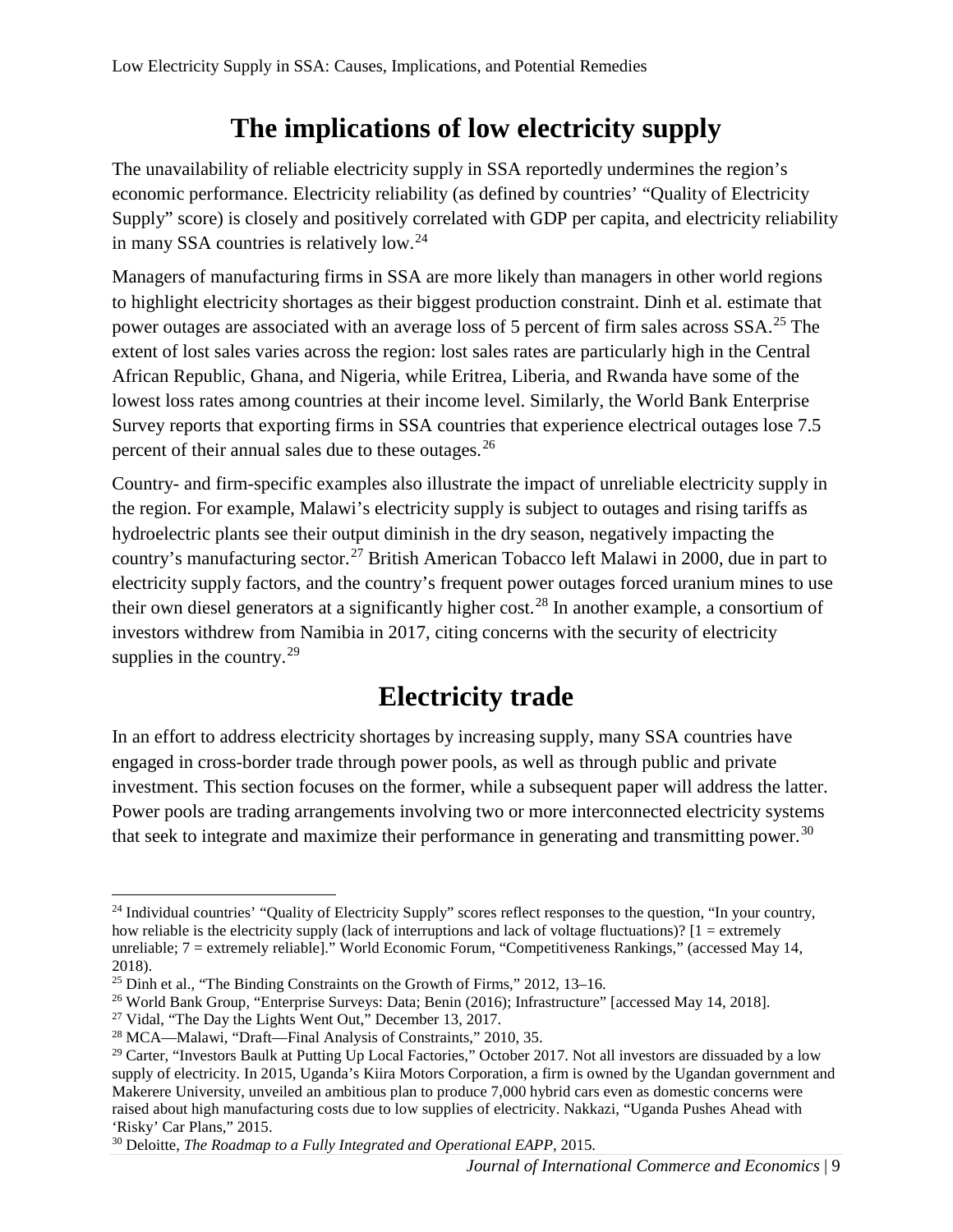Due to the small size of power markets in individual SSA countries,<sup>[31](#page-9-0)</sup> pooling resources can mitigate market and supply risks while taking advantage of economies of scale.<sup>[32](#page-9-1)</sup> Governments seek to pool power into regional grids in order to lower infrastructure needs and operating costs.[33](#page-9-2) The African Development Bank estimates that if fully integrated, regional power trade could lower Africa's annual electricity costs by an estimated \$2 billion.<sup>[34](#page-9-3)</sup> Further, regional power trade could encourage large-scale investments in SSA (particularly in hydropower) by lowering operating costs of such projects.<sup>[35](#page-9-4)</sup>

There are currently four power pools that together comprise about 15 percent of total installed capacity in SSA. The Southern African Power Pool (SAPP) is the largest of these power pools, followed by the West African Power Pool (WAPP), the Eastern Africa Power Pool (EAPP), and the Central Africa Power Pool (CAPP).<sup>[36](#page-9-5)</sup> Table 2 also shows that power pools in southern and western Africa have comprised a sizable amount of electricity consumption in southern and western Africa.

| <b>Process</b>    | SAPP (2010) | EAPP (2008) | WAPP $(2010)$ CAPP |        |
|-------------------|-------------|-------------|--------------------|--------|
|                   |             |             |                    | (2009) |
| Consumption (GWh) | 260,081     | 124,017     | 47,073             | 15,238 |
| Imports (GWh)     | 19,565      | 513         | 3,247              | 38     |
| Exports (GWh)     | 15,301      | 931         | 3,278              | 915    |

**Table 2. Power traded by power pool (for most recent year available)**

Source: ICA, *Regional Power Status in African Power Pools*, 2011 (most recent data available).

#### **Outlook**

SSA's high electricity costs and low supply place an undue burden on the region's firms. However, SSA countries are unlikely to address this issue in the near future. While instituting cost-recovery tariffs that fully cover operation and investment needs could encourage investment in new generation capacity and promote power trade among SSA countries, some SSA countries are moving in the opposite direction by setting lower tariffs in an effort to benefit their

<span id="page-9-2"></span><span id="page-9-1"></span><sup>33</sup> World Bank, *Building Regional Power Pools: A Toolkit*, n.d.

<span id="page-9-0"></span> $31$  For example, Eberhard et al. indicates that 11 SSA countries have a market size of less than 100 MW, while 33 countries have a market size under 500 MW. Eberhard et al., *Africa's Power Infrastructure*, 2011, 24. By comparison, India's total installed capacity is 334.4 GW and U.S. installed capacity is approximately 1,074.3 GW. CEA, "All India Installed Capacity (in MW) of Power Stations," 2018; EIA, "U.S. Economy and Electricity

Demand Growth," 2018. [http://www.cea.nic.in/reports/monthly/installedcapacity/2018/installed\\_capacity-01.pdf.](http://www.cea.nic.in/reports/monthly/installedcapacity/2018/installed_capacity-01.pdf) 32 Deloitte, *The Roadmap to a Fully Integrated and Operational EAPP*, 2015, 10.

[http://siteresources.worldbank.org/EXTENERGY2/Resources/toolkit\\_book\\_final.pdf?resourceurlname=toolkit\\_boo](http://siteresources.worldbank.org/EXTENERGY2/Resources/toolkit_book_final.pdf?resourceurlname=toolkit_book_final.pdf) [k\\_final.pdf.](http://siteresources.worldbank.org/EXTENERGY2/Resources/toolkit_book_final.pdf?resourceurlname=toolkit_book_final.pdf)

<span id="page-9-3"></span><sup>&</sup>lt;sup>34</sup> AfDB, "The High Cost of Electricity Generation in Africa," 2013.

<span id="page-9-4"></span><sup>35</sup> Eberhard et al., *Africa's Power Infrastructure*, 2011. According to Eberhard et al., the development and operation of large-scale hydropower systems would be particularly beneficial, as the operation of these facilities would cost approximately 50 percent less than diesel systems, could yield 20 or 30 percent returns on investment, and would reduce carbon emissions. Large hydropower producers like the Democratic Republic of the Congo, Ethiopia, and Guinea could consolidate their dominant positions in the region by exporting hydropower to as many as 16 smaller countries. By importing up to half of their energy from these larger SSA markets, the smaller hydropower producers would save \$0.01 to \$0.07 per kWh in the process. 36 Kambanda, "Power Trade in Africa," 2013.

<span id="page-9-5"></span>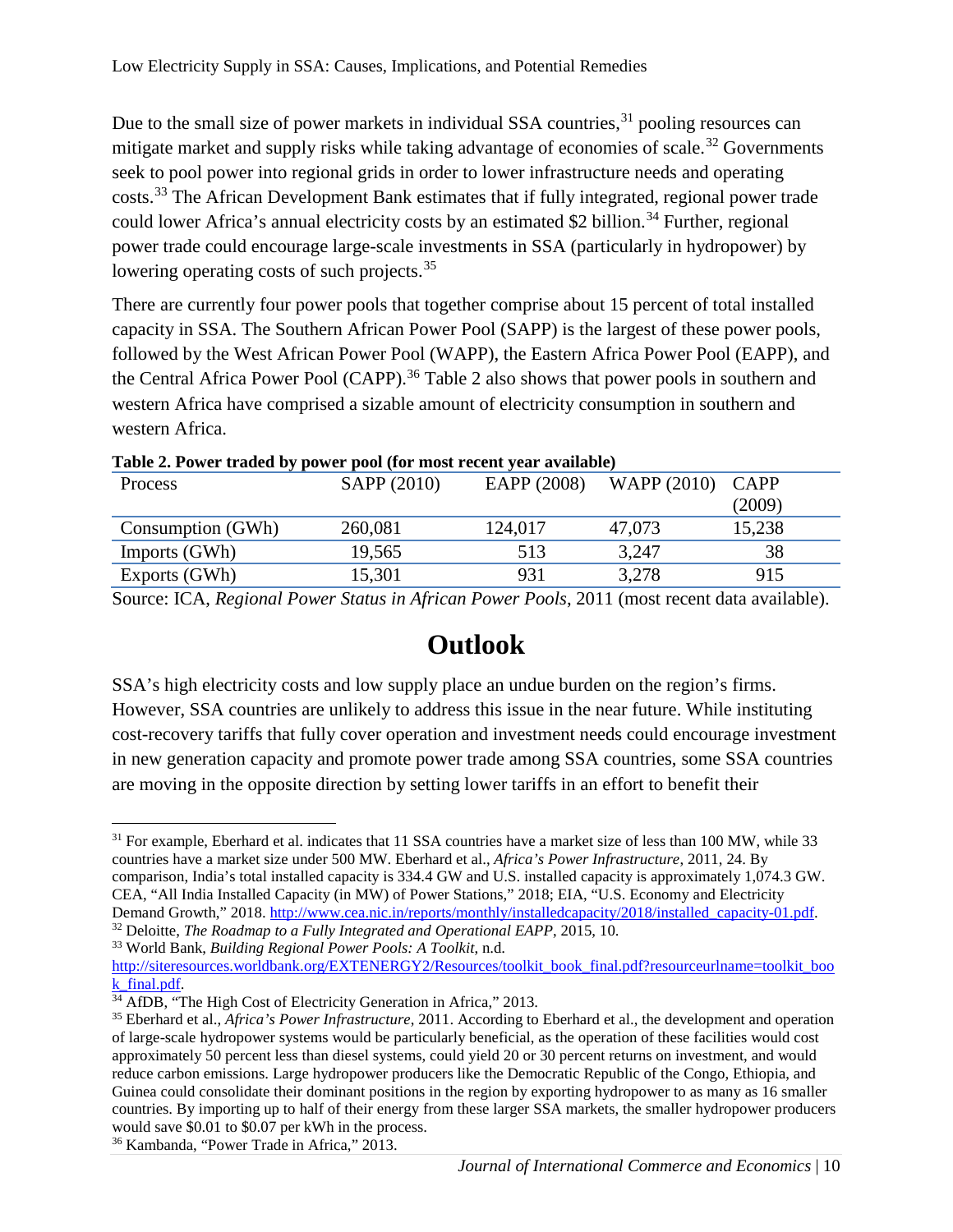manufacturing sectors. A move towards more trade through power pools and the reduction of systems losses could also help to increase supply, but these initiatives may also require politically unpopular tariff increases and tariff-collection efforts.

#### **Bibliography**

- *AfDB: Championing Inclusive Growth across Africa* (blog). "The High Cost of Electricity Generation in Africa." African Development Bank, February 18, 2013. [https://www.afdb.org/en/blogs/afdb-championing-inclusive-growth-across](https://www.afdb.org/en/blogs/afdb-championing-inclusive-growth-across-africa/post/the-high-cost-of-electricity-generation-in-africa-11496/)[africa/post/the-high-cost-of-electricity-generation-in-africa-11496/](https://www.afdb.org/en/blogs/afdb-championing-inclusive-growth-across-africa/post/the-high-cost-of-electricity-generation-in-africa-11496/)
- Besant-Jones, John E. "Reforming Power Markets in Developing Countries: What Have We Learned?" World Bank. Energy and Mining Sector Discussion Paper 19, September 2006. [http://documents.albankaldawli.org/curated/ar/483161468313819882/pdf/380170REPLA](http://documents.albankaldawli.org/curated/ar/483161468313819882/pdf/380170REPLACEMENT0Energy19.pdf)

[CEMENT0Energy19.pdf.](http://documents.albankaldawli.org/curated/ar/483161468313819882/pdf/380170REPLACEMENT0Energy19.pdf)

- Carter, Musa. "Investors Baulk at Putting Up Local Factories Due to Electricity Risks." *Namibia Economist*, October 25, 2017. [https://economist.com.na/29927/headlines/investors-baulk](https://economist.com.na/29927/headlines/investors-baulk-at-putting-up-local-factories-due-to-electricity-risks/)[at-putting-up-local-factories-due-to-electricity-risks/.](https://economist.com.na/29927/headlines/investors-baulk-at-putting-up-local-factories-due-to-electricity-risks/)
- CDC Group, *What Are the Links between Power, Economic Growth, and Job Creation?* 2016. [http://www.cdcgroup.com/documents/evaluations/power%20economic%20growth%20an](http://www.cdcgroup.com/documents/evaluations/power%20economic%20growth%20and%20jobs.pdf) [d%20jobs.pdf.](http://www.cdcgroup.com/documents/evaluations/power%20economic%20growth%20and%20jobs.pdf)
- Central Electricity Authority (CEA). "All India Installed Capacity (in MW) of Power Stations (Utilities)." January 1, 2018. [http://www.cea.nic.in/reports/monthly/installedcapacity/2018/installed\\_capacity-01.pdf.](http://www.cea.nic.in/reports/monthly/installedcapacity/2018/installed_capacity-01.pdf)
- Dabanga. "Electricity Tariff Hike 'a Death Blow to Sudanese Industry." Dabangasudan.org, January 4, 2018. https://www.dabangasudan.org/en/all-news/article/electricity-tariff-hikea-death-blow-to-sudanese-industry.
- Deloitte. *The Roadmap to a Fully Integrated and Operational East African Power Pool*, 2015. [https://www2.deloitte.com/content/dam/Deloitte/ke/Documents/energy](https://www2.deloitte.com/content/dam/Deloitte/ke/Documents/energy-resources/ER_Power%20TL.pdf)[resources/ER\\_Power%20TL.pdf.](https://www2.deloitte.com/content/dam/Deloitte/ke/Documents/energy-resources/ER_Power%20TL.pdf)
- Dinh, Hinh T., Dimitris A. Mavridis, and Hoa B. Nguyen. "The Binding Constraint on the Growth of Firms in Developing Countries." In *Performance of Manufacturing Firms in Africa: An Empirical Analysis*, edited by Hinh T. Dinh and George R. G. Clarke, 87–135. Washington, DC: World Bank, 2012. [DOI: 10.1596/978-0-8213-9632-2.](doi:%2010.1596/978-0-8213-9632-2)
- Eberhard, Anton, Orvika Rosnes, Maria Shkaratan, and Haakon Vennemo. *Africa's Power Infrastructure: Investment, Integration, Efficiency*. Washington, DC: World Bank, 2011. [DOI: 10.1596/978-0-8213-8455-8.](doi:%2010.1596/978-0-8213-8455-8)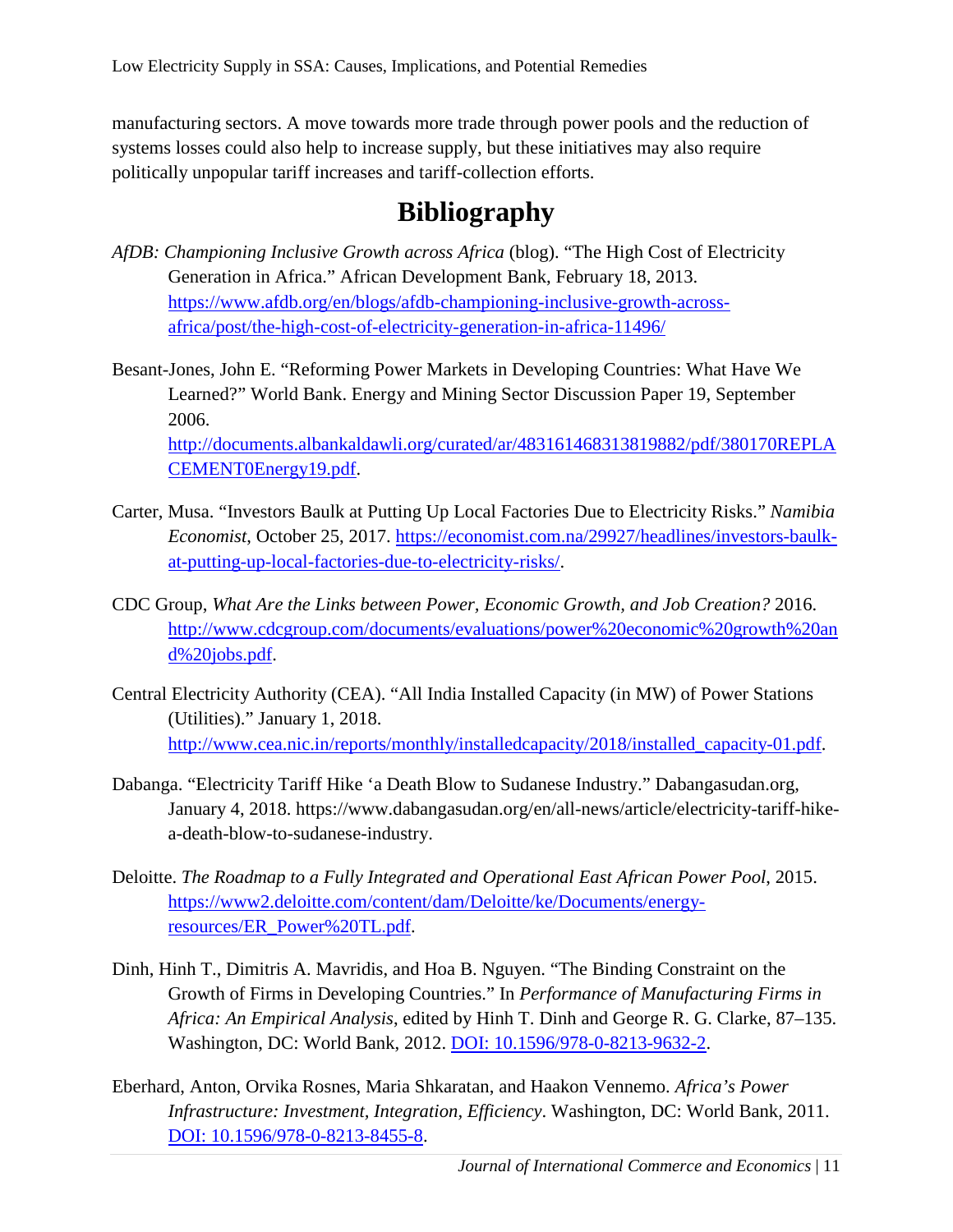Low Electricity Supply in SSA: Causes, Implications, and Potential Remedies

- *Economist*. "Electricity in Africa: Lighting a Dark Continent," September 27, 2014. [https://www.economist.com/news/middle-east-and-africa/21620245-power-shortages](https://www.economist.com/news/middle-east-and-africa/21620245-power-shortages-have-been-holding-africa-back-are-last-easing-lighting)[have-been-holding-africa-back-are-last-easing-lighting.](https://www.economist.com/news/middle-east-and-africa/21620245-power-shortages-have-been-holding-africa-back-are-last-easing-lighting)
- EIA. *See* U.S. Energy Information Administration (EIA).
- Hosier, Richard, Morgan Bazilian, Tatia Lemondzhava, Kabir Malik, Mitsunori Motohashi, and David Vilar de Ferrenbach. *Rural Electrification Concessions in Africa: What Does Experience Tell Us?* World Bank, June 26, 2017. [http://documents.worldbank.org/curated/en/347141498584160513/pdf/116898-WP-](http://documents.worldbank.org/curated/en/347141498584160513/pdf/116898-WP-P018952-PUBLIC-Rural-Layout-fin-WEB.pdf)[P018952-PUBLIC-Rural-Layout-fin-WEB.pdf.](http://documents.worldbank.org/curated/en/347141498584160513/pdf/116898-WP-P018952-PUBLIC-Rural-Layout-fin-WEB.pdf)
- Infrastructure Consortium for Africa (ICA). *Regional Power Status in African Power Pools: Report*, November 2011. [https://www.icafrica.org/fileadmin/documents/Knowledge/Energy/ICA\\_RegionalPowerP](https://www.icafrica.org/fileadmin/documents/Knowledge/Energy/ICA_RegionalPowerPools_Report.pdf) [ools\\_Report.pdf.](https://www.icafrica.org/fileadmin/documents/Knowledge/Energy/ICA_RegionalPowerPools_Report.pdf)
- Kaledzi, Isaac. "Ghanaians Protest Rising Fuel and Electricity Tariffs." DW, January 20, 2016. [http://www.dw.com/en/ghanaians-protest-rising-fuel-and-electricity-tariffs/a-18994432.](http://www.dw.com/en/ghanaians-protest-rising-fuel-and-electricity-tariffs/a-18994432)
- Kambanda, Callixte. "Power Trade in Africa and the Role of Power Pools." *Industrialization and Trade Corner* (blog). African Development Bank, July 10, 2013. [https://www.afdb.org/en/blogs/industrialisation-and-trade-corner/post/power-trade-in](https://www.afdb.org/en/blogs/industrialisation-and-trade-corner/post/power-trade-in-africa-and-the-role-of-power-pools-12101/)[africa-and-the-role-of-power-pools-12101/.](https://www.afdb.org/en/blogs/industrialisation-and-trade-corner/post/power-trade-in-africa-and-the-role-of-power-pools-12101/)
- Kojima, Masami, Robert Bacon, and Chris Trimble. "Political Economy of Power Sector Subsidies: A Review with Reference to Sub-Saharan Africa." World Bank. Energy and Extractives Group. Paper no. 89547, July 2014. [http://documents.worldbank.org/curated/en/860371467990087260/pdf/895470Replacem0](http://documents.worldbank.org/curated/en/860371467990087260/pdf/895470Replacem0sector0subsidies0030.pdf) [sector0subsidies0030.pdf.](http://documents.worldbank.org/curated/en/860371467990087260/pdf/895470Replacem0sector0subsidies0030.pdf)
- Kojima, Masami, Xin Zhou, Jace Jeesun Han, Joeri de Wit, Robert Bacon, and Chris Trimble. "Who Uses Electricity in Sub-Saharan Africa? Findings from Household Surveys." World Bank. Policy Research Working Paper 7789, August 2016. [http://documents.worldbank.org/curated/en/967821470756082684/pdf/WPS7789.pdf.](http://documents.worldbank.org/curated/en/967821470756082684/pdf/WPS7789.pdf)
- Luhanga, Peter. "Electricity Tariff Hike Angers Cape Town Residents." News24, August 1, 2017. [https://www.news24.com/SouthAfrica/News/electricity-tariff-hike-angers-cape](https://www.news24.com/SouthAfrica/News/electricity-tariff-hike-angers-cape-town-residents-20170801)[town-residents-20170801.](https://www.news24.com/SouthAfrica/News/electricity-tariff-hike-angers-cape-town-residents-20170801)
- Millennium Challenge Account (MCA)—Malawi. "Draft— Final Analysis of Constraints on Economic Growth: The Republic of Malawi; The Millennium Challenge Account— Malawi." Constraints Analysis Study, 2010. [https://assets.mcc.gov/content/uploads/2017/05/Malawi\\_CA\\_withCover.pdf.](https://assets.mcc.gov/content/uploads/2017/05/Malawi_CA_withCover.pdf)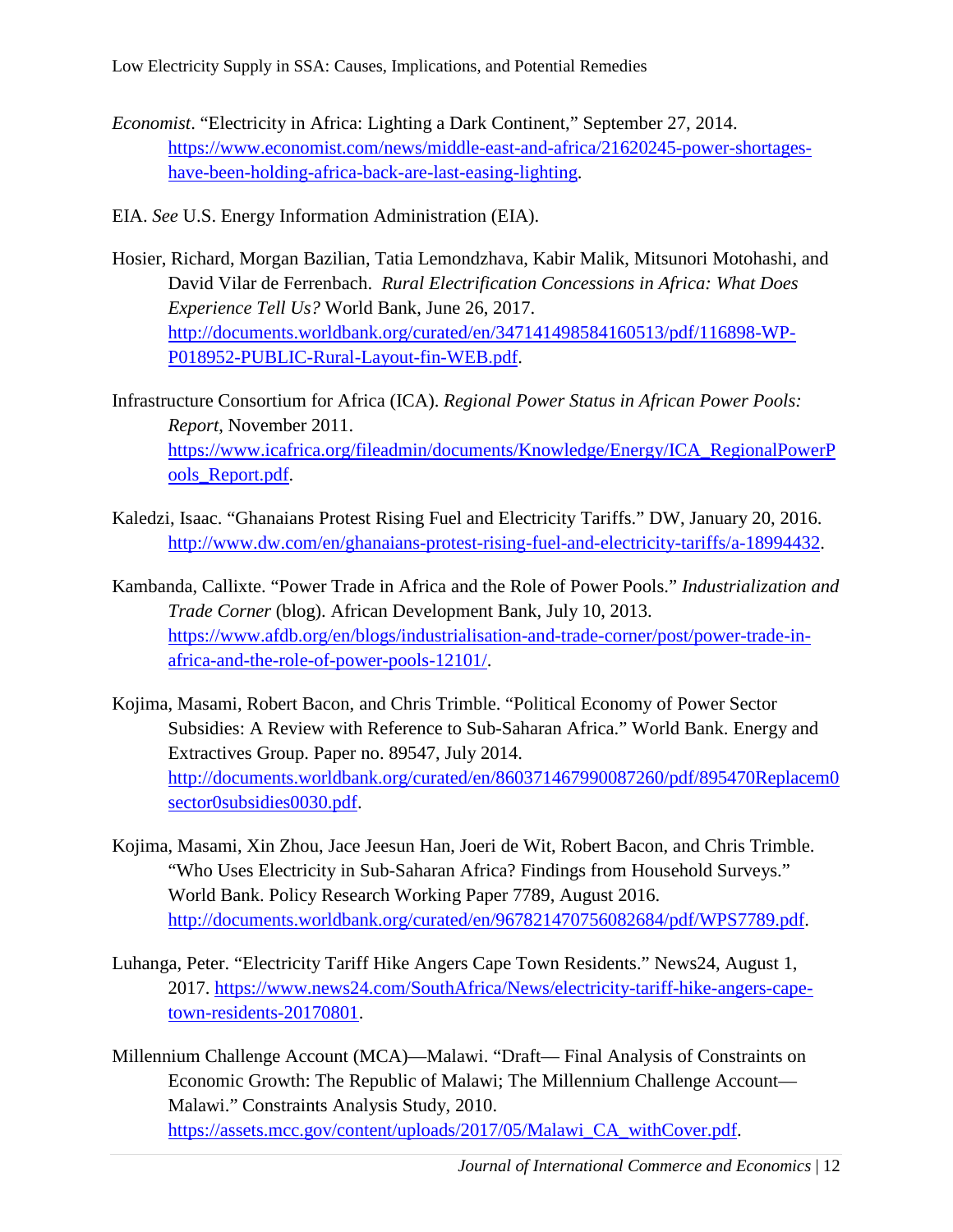Low Electricity Supply in SSA: Causes, Implications, and Potential Remedies

- Nakkazi, Esther. "Uganda Pushes Ahead with 'Risky' Car Plans." SciDevNet, August 10, 2015. [https://www.scidev.net/global/engineering/news/uganda-hybrid-cars-low-polluting](https://www.scidev.net/global/engineering/news/uganda-hybrid-cars-low-polluting-kiira.html)[kiira.html.](https://www.scidev.net/global/engineering/news/uganda-hybrid-cars-low-polluting-kiira.html)
- Nwokoro, Silver. "Three groups protest against electricity tariff hike." The Guardian Nigeria, December 13, 2017. [https://guardian.ng/news/three-groups-protest-against-electricity](https://guardian.ng/news/three-groups-protest-against-electricity-tariff-hike/)[tariff-hike/.](https://guardian.ng/news/three-groups-protest-against-electricity-tariff-hike/)
- Nyambura-Mwaura, Helen. "Kenya's Biggest Tea Producer to Generate Own Power." Reuters, August 11, 2009. [https://www.reuters.com/article/us-kenya-tea-energy/kenyas-biggest](https://www.reuters.com/article/us-kenya-tea-energy/kenyas-biggest-tea-producer-to-generate-own-power-idUSTRE57A3ID20090811)[tea-producer-to-generate-own-power-idUSTRE57A3ID20090811.](https://www.reuters.com/article/us-kenya-tea-energy/kenyas-biggest-tea-producer-to-generate-own-power-idUSTRE57A3ID20090811)
- Public-Private Infrastructure Advisory Facility (PPIAF). *Linking Up: Public-Private Partnerships in Power Transmission in Africa*. World Bank, 2017. [http://documents.worldbank.org/curated/en/794221496411403495/pdf/115521-WP-](http://documents.worldbank.org/curated/en/794221496411403495/pdf/115521-WP-P152573-PUBLIC-June-6-SUPTAEnglishReportWeb.pdf)[P152573-PUBLIC-June-6-SUPTAEnglishReportWeb.pdf.](http://documents.worldbank.org/curated/en/794221496411403495/pdf/115521-WP-P152573-PUBLIC-June-6-SUPTAEnglishReportWeb.pdf)
- PwC. *A New Africa Energy World: A More Positive Power Utilities Outlook.* PwC Africa Power and Utilities Sector Survey, July 2015. [https://www.pwc.com/gx/en/utilities/publications/assets/pwc-africa-power-utilities](https://www.pwc.com/gx/en/utilities/publications/assets/pwc-africa-power-utilities-survey.pdf)[survey.pdf.](https://www.pwc.com/gx/en/utilities/publications/assets/pwc-africa-power-utilities-survey.pdf)
- Roche, Maria Yetano (supported by Nnanna Ude and Ikenna Donald-Ofoegbu). *True Cost of Electricity: Comparison of Costs of Electricity Generation in Nigeria.* Heinrich Böll Stiftung, June 2017. [https://ng.boell.org/sites/default/files/true\\_cost\\_of\\_power\\_technical\\_report\\_final.pdf.](https://ng.boell.org/sites/default/files/true_cost_of_power_technical_report_final.pdf)
- Rustomjee, Zavareh. "South Africa's Municipal Electricity Tariffs are Hurting the Economy." Mail & Guardian, 22 May 2018. [https://mg.co.za/article/2018-05-22-south-africas](https://mg.co.za/article/2018-05-22-south-africas-municipal-electricity-tariffs-are-hurting-the-economy)[municipal-electricity-tariffs-are-hurting-the-economy.](https://mg.co.za/article/2018-05-22-south-africas-municipal-electricity-tariffs-are-hurting-the-economy)
- Scott, De Buys, Christian Lindfeld, Alex Martin, Puleng Pitso, and Mark Engelbrecht. *KPMG Sub-Saharan Africa Power Outlook: 2016*. KPMG Africa Infrastructure, 2016. [https://assets.kpmg.com/content/dam/kpmg/pdf/2016/05/kpmg-sub-saharan-africa-power](https://assets.kpmg.com/content/dam/kpmg/pdf/2016/05/kpmg-sub-saharan-africa-power-outlook.pdf)[outlook.pdf.](https://assets.kpmg.com/content/dam/kpmg/pdf/2016/05/kpmg-sub-saharan-africa-power-outlook.pdf)
- Stacy, Thomas F., and George S. Taylor. "The Levelized Cost of Electricity from Existing Generation Resources." Institute for Energy Research, 2015. [https://www.instituteforenergyresearch.org/wp](https://www.instituteforenergyresearch.org/wp-content/uploads/2016/07/IER_LCOE_2016-2.pdf)[content/uploads/2016/07/IER\\_LCOE\\_2016-2.pdf.](https://www.instituteforenergyresearch.org/wp-content/uploads/2016/07/IER_LCOE_2016-2.pdf)
- Streatfeild, Jeremy. "Does This Road Go on Forever? Modelling Sustainability of Infrastructure in Developing Countries." *Journal of Infrastructure Development*, October 2017. [https://doi.org/10.1177/0974930617732240.](https://doi.org/10.1177/0974930617732240)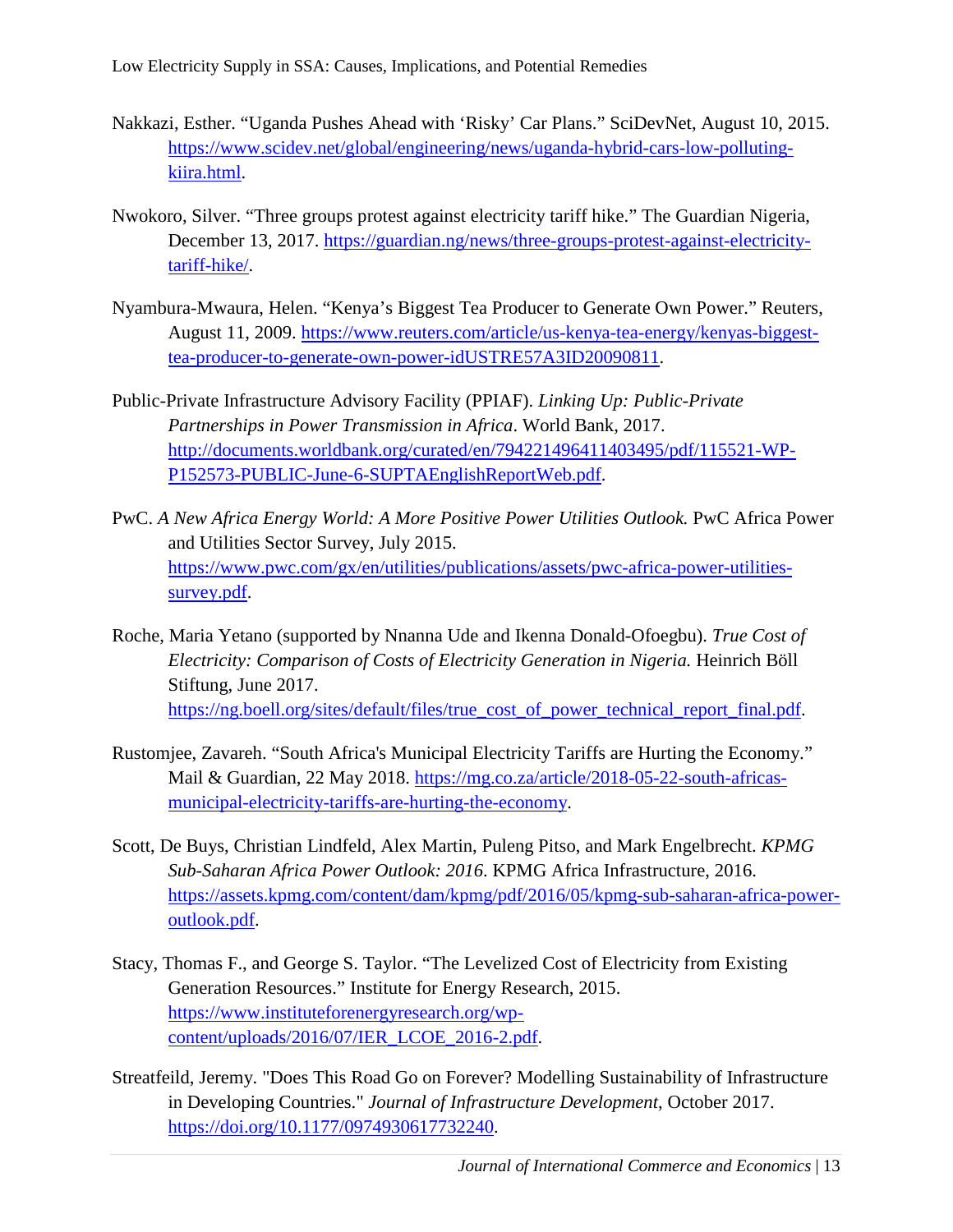- Trimble, Chris, Masami Kojima, Ines Perez Arroyo, and Farah Mohammadzadeh. "Financial Viability of Electricity Sectors in Sub-Saharan Africa: Quasi-Fiscal Deficits and Hidden Costs." World Bank. Policy Research Working Paper 7788, August 2016. [http://documents.worldbank.org/curated/en/182071470748085038/pdf/WPS7788.pdf.](http://documents.worldbank.org/curated/en/182071470748085038/pdf/WPS7788.pdf)
- U.S. Energy Information Administration (EIA). "Existing Capacity by Energy Source, 2016 (Megawatts)," n.d. [https://www.eia.gov/electricity/annual/html/epa\\_04\\_03.html.](https://www.eia.gov/electricity/annual/html/epa_04_03.html)
- U.S. Energy Information Administration (EIA). "U.S. Economy and Electricity Demand Growth are Linked, but Relationship is Changing," 2018. <https://www.eia.gov/todayinenergy/detail.php?id=10491>**.**
- Vidal, John. "The Day the Lights Went Out: The Terrible Toll of Malawi's Power Cuts." *Guardian*, December 13, 2017. [https://www.theguardian.com/global](https://www.theguardian.com/global-development/2017/dec/13/malawi-power-cuts-national-blackouts-poor-hungry)[development/2017/dec/13/malawi-power-cuts-national-blackouts-poor-hungry.](https://www.theguardian.com/global-development/2017/dec/13/malawi-power-cuts-national-blackouts-poor-hungry)

Warkentin, Denise. *Electric Power Industry: In Nontechnical Language*. Tulsa: PennWell, 1998

- Wolfram, Catherine, and Paul Gertler. "Is the Regulatory Compact Broken in Sub-Saharan Africa?" *Energy Institute Blog*, September 12, 2016. [https://energyathaas.wordpress.com/2016/09/12/is-the-regulatory-compact-broken-in](https://energyathaas.wordpress.com/2016/09/12/is-the-regulatory-compact-broken-in-sub-saharan-africa/)[sub-saharan-africa/.](https://energyathaas.wordpress.com/2016/09/12/is-the-regulatory-compact-broken-in-sub-saharan-africa/)
- World Bank Group. "Enterprise Surveys: Data; Benin (2016); Infrastructure," [https://www.enterprisesurveys.org/data/exploreeconomies/2016/benin#infrastructure-](https://www.enterprisesurveys.org/data/exploreeconomies/2016/benin#infrastructure--exporter-type) [exporter-type.](https://www.enterprisesurveys.org/data/exploreeconomies/2016/benin#infrastructure--exporter-type) (accessed May 14, 2018).
- World Bank. "Infrastructure." Enterprise Surveys. (accessed May 14,2018). [https://www.enterprisesurveys.org/data/exploretopics/infrastructure.](https://www.enterprisesurveys.org/data/exploretopics/infrastructure)
- World Bank. "World Development Indicators," databank.worldbank.org for EG.ELC.ACCS.ZS and SP.POP.TOTL. (accessed May 14, 2018).
- World Bank. *Building Regional Power Pools: A Toolkit*, (accessed May 14, 2018 ). [http://siteresources.worldbank.org/EXTENERGY2/Resources/toolkit\\_book\\_final.pdf?res](http://siteresources.worldbank.org/EXTENERGY2/Resources/toolkit_book_final.pdf?resourceurlname=toolkit_book_final.pdf) [ourceurlname=toolkit\\_book\\_final.pdf.](http://siteresources.worldbank.org/EXTENERGY2/Resources/toolkit_book_final.pdf?resourceurlname=toolkit_book_final.pdf)
- World Economic Forum. "Competitiveness Rankings," 2016. [http://reports.weforum.org/global](http://reports.weforum.org/global-competitiveness-report-2014-2015/rankings/)[competitiveness-report-2014-2015/rankings/.](http://reports.weforum.org/global-competitiveness-report-2014-2015/rankings/)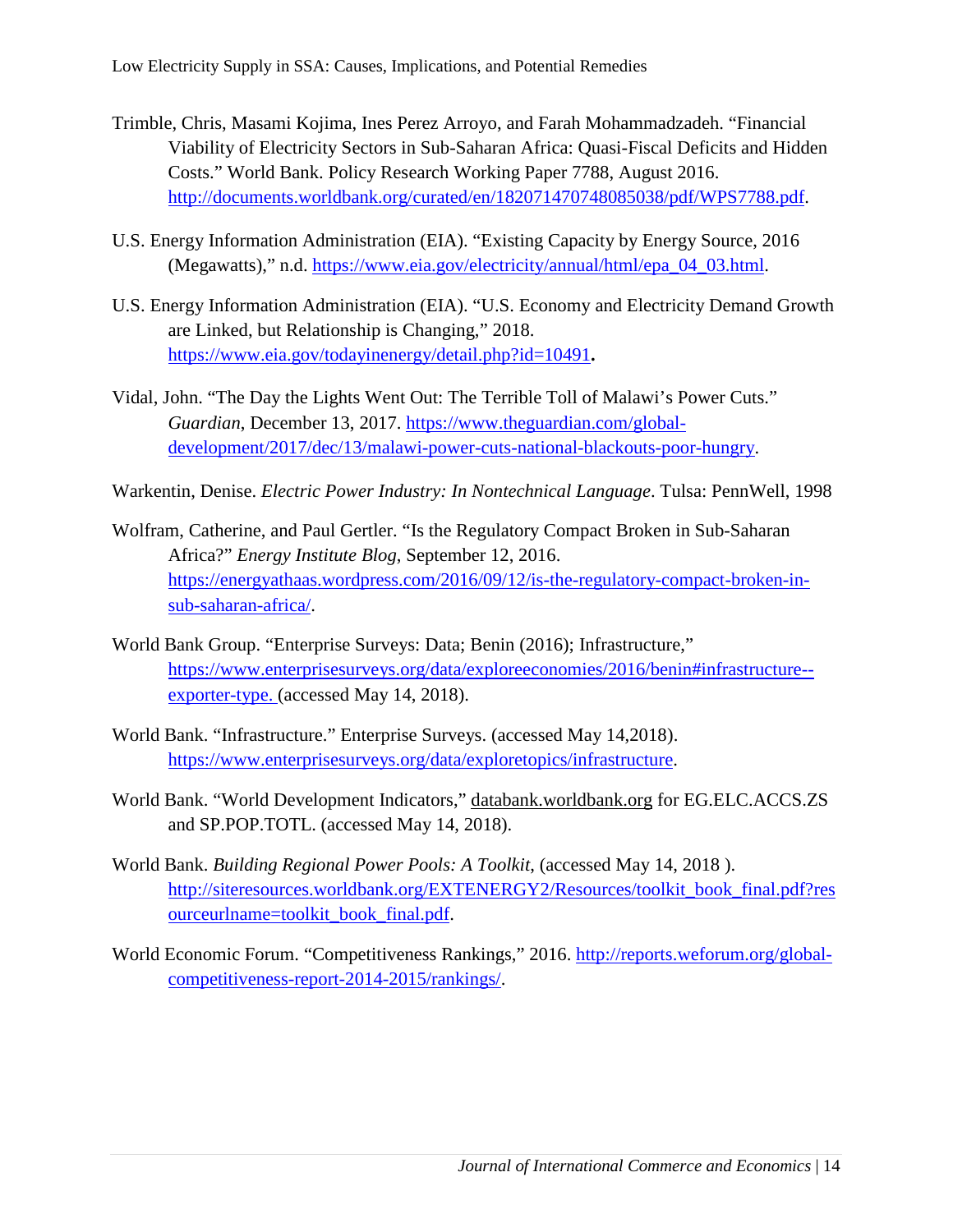## **Appendix A**

Figure 4a shows that, on average, about one-quarter of the electricity generated by SSA utilities (or about 25 GW) is lost either to technical or non-technical losses.<sup>[37](#page-14-0)</sup> Although losses in South Africa are low in relatively terms (at about 4 GW of electricity annually compared to its total installed capacity of 47 GW), several other countries—including Ghana, Mozambique, and Zambia—lose at least 500 MW per year and these losses can have a large economic impact. For example, Nigeria's systems losses amount to 4 GW as well but that country's total installed capacity is 10.6 GW. in financial terms, \$1.7 billion of Ghana's annual generation is foregone as a result of electricity losses (worth the equivalent of 5 percent of the country's GDP), because customers are not paying for that power (see figure 4b). The Gambia, São Tomé and Príncipe, and Cabo Verde also lose the equivalent of five percent of their GDP.



Figure 4a. Systems losses in GW and as a share of installed capacity, SSA 2014.

Source: Author's calculation from Trimble et al, Financial Viability of Electricity Sectors, 2016; World Bank, World Development Indicators; and Eberhard et al, Africa's Power Infrastructure, 2011.

<span id="page-14-0"></span> $\overline{a}$